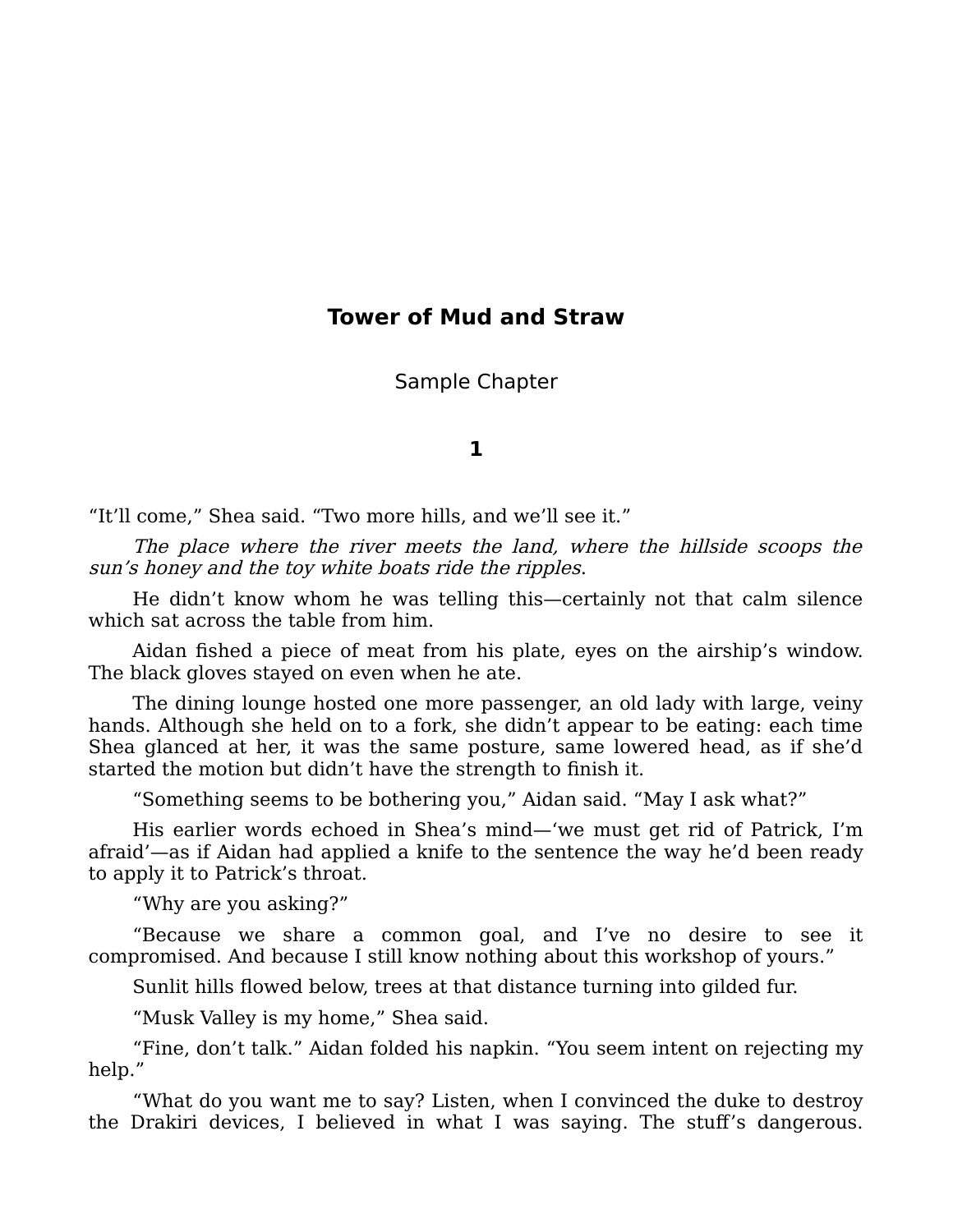Heaven knows how many were maimed at the tower, perhaps even died—were there any deaths? Do you know?"

"I don't. Not that I care much, mind you."

The old lady twitched the way people twitch in their sleep. The fork clanked against her plate, and she finally started eating.

"What the hell am I even doing," Shea said, "bringing more devices to Owenbeg?"

"A chance at the crown means nothing to you, does it? Then consider this: if the tower doesn't get finished within the next two years, Duma will attempt an incursion."

Shea couldn't contain a hiss. "Come on, are you one of those idiots who believe Duma has the densest population of megalomaniacs in the world?"

"I don't believe anything." Aidan skewed his mouth, from the looks of it probing his teeth in search of a wayward piece of food. "I know. Duma is my motherland, I spent the first thirteen years of my life there; I know how they think, their opinion of other countries, of you."

"Well, it's not like we have a lot to do, so why don't you convince me that they're the furnace of the world's evil?"

"I'll tell you a story, Shea." Aidan slouched in his chair a bit, but one of the black gloves squeezed into a fist, crumpling the napkin. "It was my father who'd decided, single-handedly, that we needed to leave the country. He decided it when the crown prince, only fifteen then, only three years older than me, assumed command of the royal cavalry battalion.

"People went crazy. You know how it happens: everybody ecstatic, everybody talking of a new emerging leader. Father, he saw the writing on the wall. One morning at the end of summer I woke up and saw him through the window, in the sun, exchanging papers with a man I didn't recognize.

"They shook hands, and the man left. Father turned and walked, too. I couldn't see him past the window's edge, but I knew the front door would bang in a few seconds, and that moment was for me—I realize it sounds trite, but still —it was a loss of innocence. My sisters, Maria and Isabel…" He paused. "Maria and Isabel slept in another room. I remember a toy, a bear, perched on the table in mine.

"The door banged and he walked in, or rather, darted through the anteroom. I heard him say something to Mother in a loud voice—normally, he was all quiet in the mornings, afraid of disturbing our sleep.

"When I tiptoed over the ice-cold floor, into the living room, Mother was collecting things, some silly stuff—pictures from the walls, porcelain cats from the shelves. Father told her to stop, pack the clothes, and wake us up.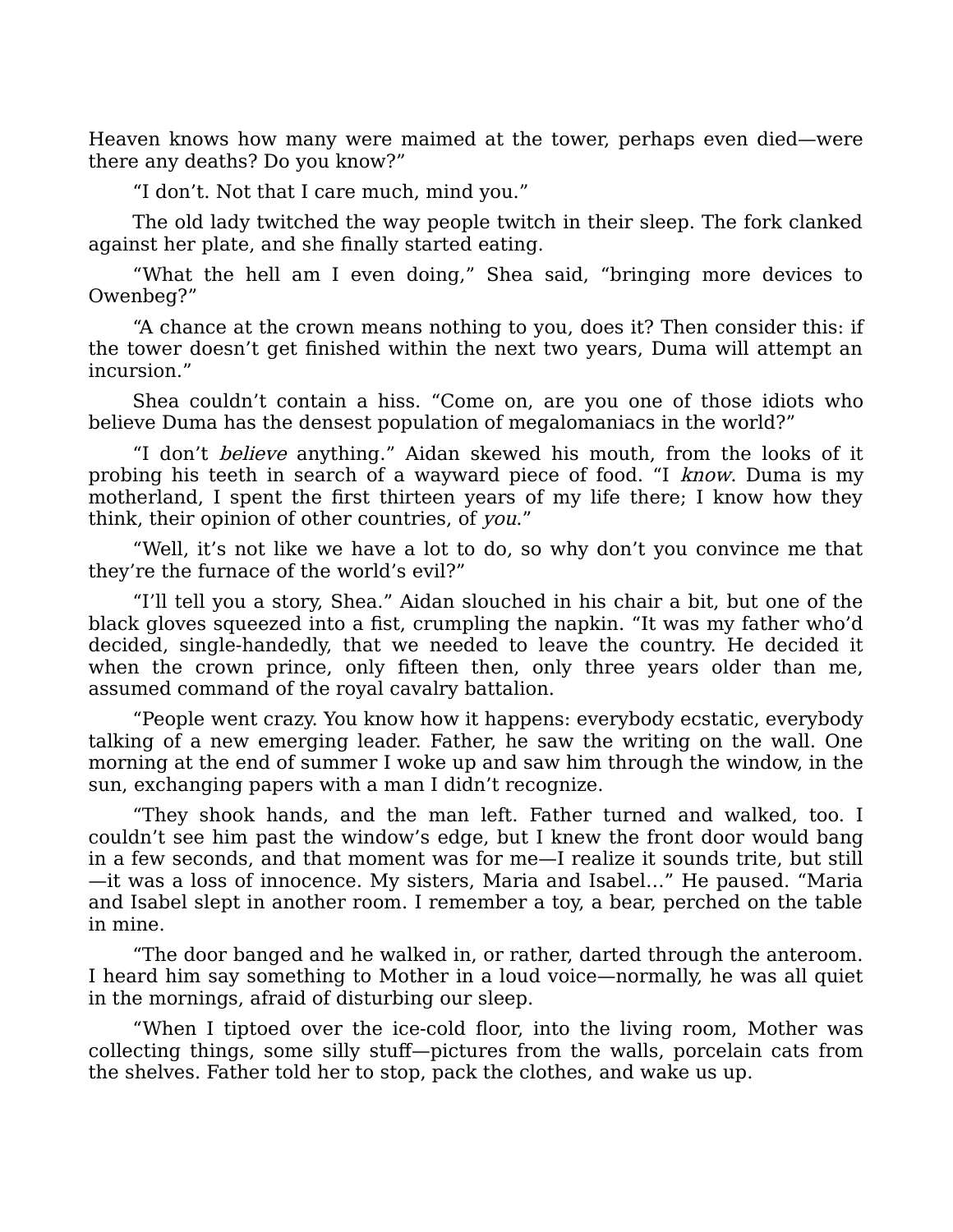"The carriage already waited outside. Our cook flapped her apron at her face, and the stable-hand, Michael, ran after us, waving his hands. Michael had first put me on a horse and taught me to ride."

Aidan slid away his plate. "Past the city gates, I remember, Father relaxed. He even smiled at me. Isabel asked for her doll. That was when the bomb exploded."

He traced with his fingers a pattern on the table.

"Something hit me on the head, and I flew out through the carriage's door like a sack. I sat on the pavement, bawling, snot all over my face. My hearing was gone. And you know what the worst thing is? I don't even remember the corpses. I remember a wheel rolling past me, people running toward us, but not the corpses.

"Mother and Father survived—Isabel and Maria didn't. It was Michael who'd planted the bomb, of course. They'd found out Father wanted to leave the country, and they bribed our stable hand to blow us up."

"I'm sorry, Aidan," Shea said.

"You don't have to be. It was twenty-five years ago; I healed. Which brings me to another point…" He pinched the rim of his glove. "You're afraid that people at the tower will never learn to work with the Drakiri devices? Well, you can live with these things for your entire life."

In one motion, he pulled the glove off. The old lady at the neighboring table gasped, and her fork rang like a little bell.

Aidan's arm ended at the wrist; what came after branched off in metal and purple veins, glowed in sparks, roughly following the contours of a human hand —but only roughly. Knotted 'fingers' rolled in the air as though strumming a chord.

Carefully, Aidan put the glove back on and smiled at the old lady who sat there with huge, frozen eyes.

Shea exhaled. "Gosh. I never knew."

"Now you do. The bomb maimed me, and I had this thing fitted instead by a wandering Drakiri craftsman when I was twenty-one."

"You said you found out it was Michael who'd planted the bomb. What did you do to him?"

Aidan didn't say anything, but his smile sharpened while the eyes went to ice.

Isabel, Maria. Lena. Shea exhaled, struck by an analogy. I could've been Aidan. If it were a person that had taken Lena from me, I quite possibly would've been him.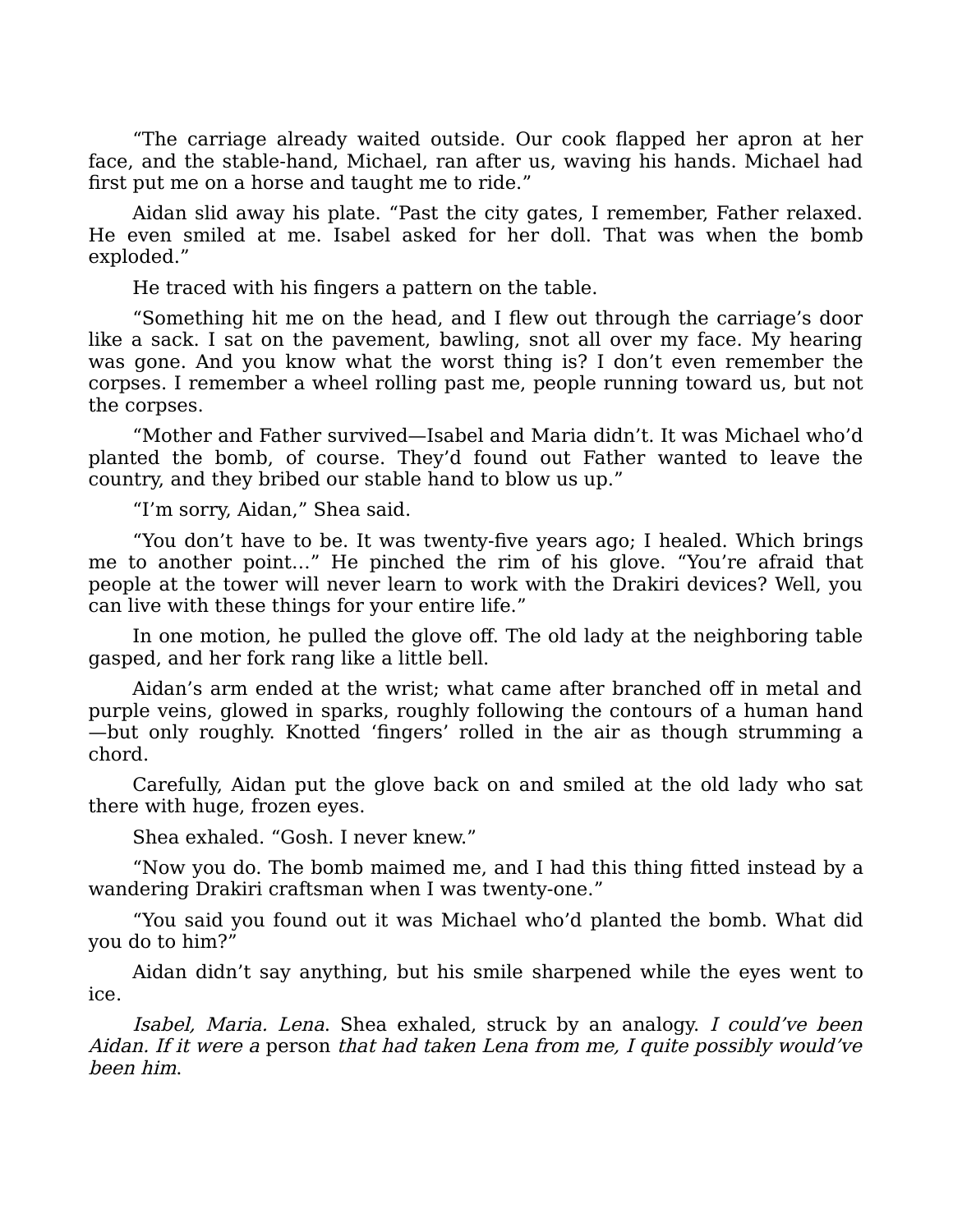And then they passed the next hill, and, sure enough, there were the ripples on water, and the white sails, and the valley's saddle onto which a palette knife had scrawled the contours of a city.

Somehow, the magic of it appeared dull; all he could think about was a boy looking at dead bodies, an image that held, in itself, a similar picture from his own past, like a Dumian stacking doll.

## **2**

Upon entering the workshop, Shea ducked in a nick of time to avoid getting smashed against the wall by a gliding wardrobe.

"Sorry, brother!"

He scanned the room but couldn't understand where Lena's voice was coming from.

On the far side of the hall, Danny and another worker caught the wardrobe and stabilized it in the air. It hung there, spinning lazily, surreal in the purple light that oozed from the 'tulip' fastened to its back. Danny stared at it, mouth open. Other pieces of furniture floated across the workshop, too—a mahogany dining table, a padded sofa for four, an oak-and-leather chair: a scene from someone's dream.

"Grand, isn't it?" Lena descended to the floor, sitting with legs crossed atop a Drakiri device.

"This is dangerous, sis. You could fall."

"Why don't you give it a ride yourself?" She smiled, rose, and tapped the inky surface. "Come on."

"No thank you."

The moment the tulip had touched down, the purple light inside began to die.

"Look." She waved around the hall. "No more hauling things. No more accidents when something falls on someone. We can have twice as much space, we can get rid of all the workbenches—people will work on the furniture while it's suspended in the air. Hey, they can even work outside if they wish."

"Why didn't you wait for me, sis? I thought we wanted to try those things out together."

"I thought so, too." She thumped her fist playfully on his arm. "But today, you seemed more interested in that new maid—what's her name? Muriel? Did you take her out to the vineyards?"

Shea felt red rising to his cheeks. "No. Listen, I had a talk with that Drakiri, you know, the one who works in the town hall."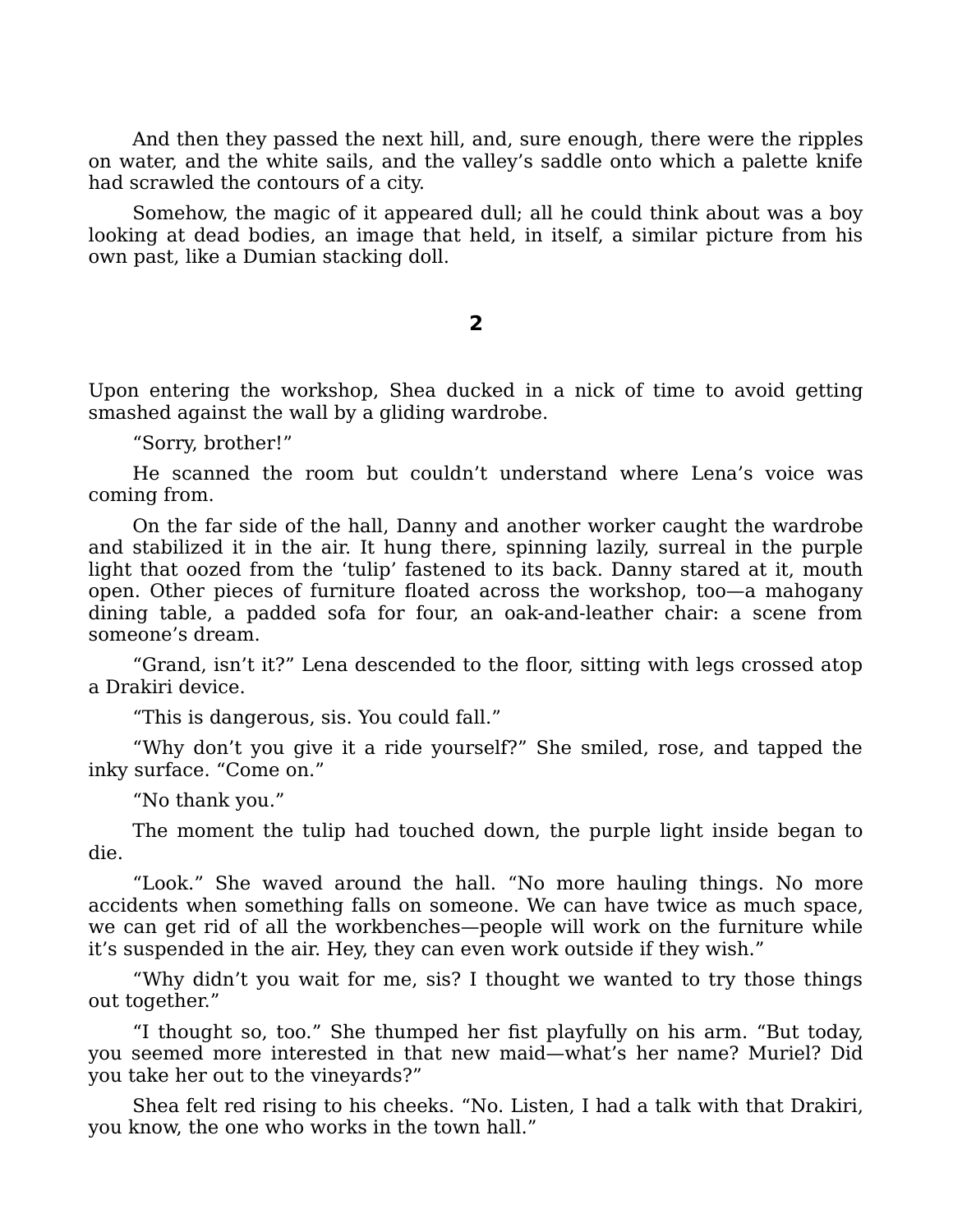"Mmm?"

"He told me those things—tulips, eggs, whatever you call them—they're dangerous. So dangerous, in fact, that I asked him to come here and take a look at them, and he wouldn't even consider it."

"Brother"

"He said they're volatile and difficult to operate."

"There's a valve, and there's a lever. You saw how  $I$  operated them—did it seem difficult to you?"

"I saw you working with them, sis, yes. What about the others here?"

"I can turn the tulips on and off. Once they're in the air, you don't need to do anything else, just push them here and there. I can take care of everything."

"Perhaps," Shea said. "But what if you get sick? What if something happens at home, and you have to leave in the middle of the day?"

"Hopefully nothing happens at home."

"Yes, but what if…?"

"Then we'll deal with it when we get there. Oh, and by the way…" She turned and ran her fingers across the tulip's surface, now completely dark. "I've ordered another thirty devices from the Drakiri settlement in Owenbeg. They'll arrive in a few days."

"What? No! This is my workshop as well as yours, and I forbid it. Even those six…" He glanced at the people trying to get hold of the rotating mahogany table. "…they may've been a mistake."

Something sparkled in her eyes. "Let's make a bet."

"A bet?"

"A bet. Like we did when we were children. Give me till tomorrow evening, and I bet you I'll change your mind about the tulips."

Shea chuckled. "What do you…?"

She smiled dreamily. "I have an idea." Without warning, she stepped forward and squeezed him in an embrace. "Everything will be beautiful. You'll see, brother."

**3**

The carriage took them from the port's breeze into Oakville's narrow, sandcolored streets.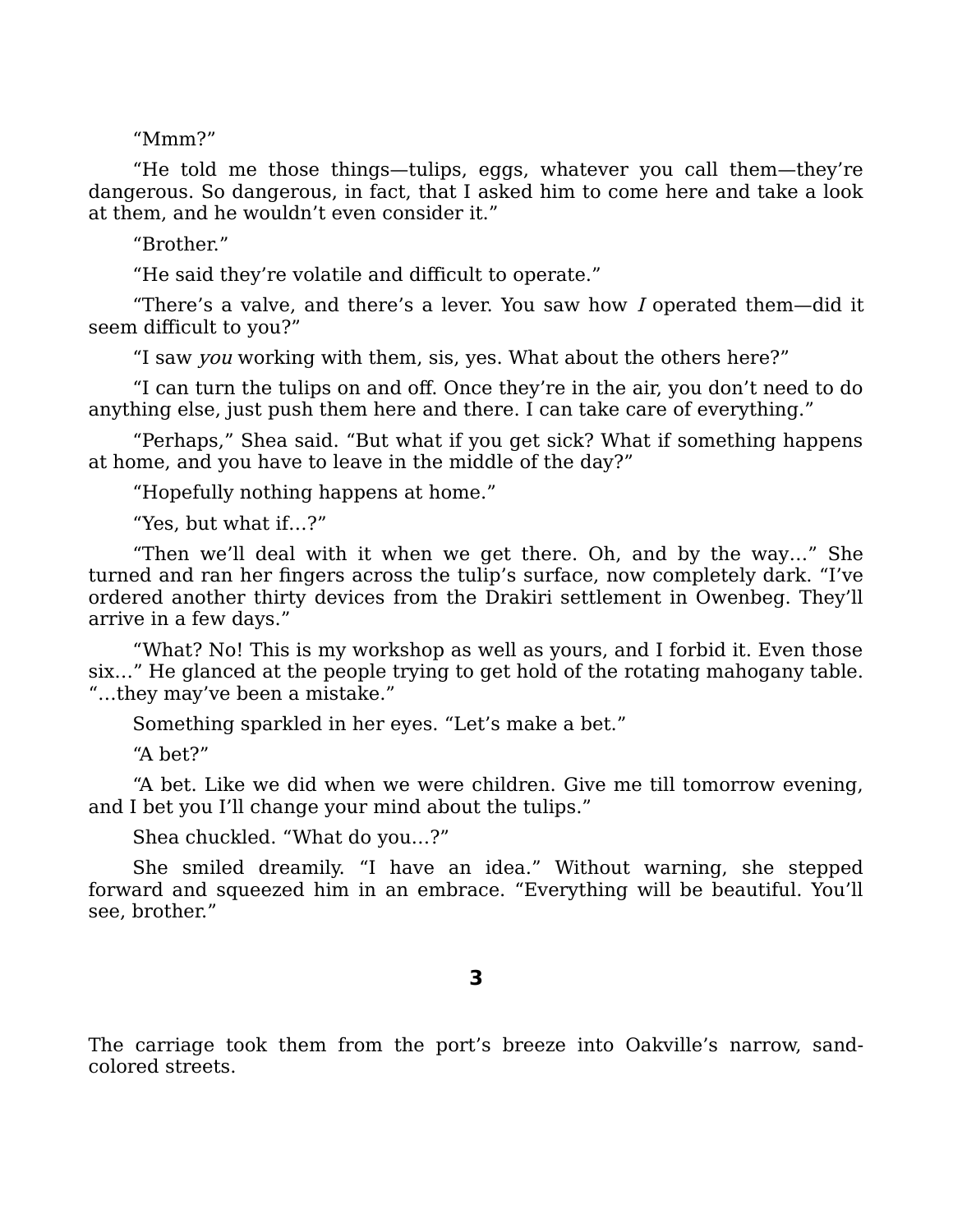In no particular order: sunlight-watered shadows under the house bridges; a barber on the corner catching the clouds with his mirror; a bigger dog chasing a smaller one; a woman, her hand on her hip, talking to a man with bald temples.

Inconceivable how something could carry the sugary-powder flavor of childhood and, at the same time, a much more bitter, corroding taste.

"I never wanted to return," he said.

Aidan didn't respond.

Sun Plaza. Memory lane zigzagged around striped market stands, past doors the color of green bottle-glass. Summer always managed to prolong its stay here: yellow leaves on the cherry trees seemed simply an extension of daylight.

The driver half-turned to them. "Where to now?"

"Ashcr…" Damn it. Something made him swallow the word—whether it was the sun that stung his eyes, or all the things rising up his chest. "Ashcroft family workshop."

"What's that?"

"The furniture shop a few streets away."

"Oh." The man pursed his lips. "Oh. You mean Imogen's."

"I mean that street, right ahead. I'll show you the way from there."

What had he expected? After a decade—dead windows, still criss-crossed by wooden boards? Of course the place had a new owner, and he could only hope they hadn't discovered the rosewood trapdoor.

"You've mentioned the proprietor's name," he said.

"A gal called Imogen." The driver smacked his lips. "That shop, after what had happened, folks were afraid it was cursed or something. All those people who died—"

"What did happen there?" Aidan said.

The man shrugged. "People died. You know. Anyway, no one wanted to buy the place until Imogen came along and made it into a clothing store."

The carriage drove into a small square in front of a building which still reminded Shea—even though his young, romantic self had long faded—of a yacht: the dark wood of the first floor and the white sail of the second.

The sign read 'Flying Tulip Dresses.' Imogen hadn't simply bought the workshop—she'd bought its history, too.

Leaving the black gloves to meter out the coins, Shea hopped off the carriage.

"What do you have in mind?" Aidan called out to him.

"To talk."

The doorbell silver-chimed.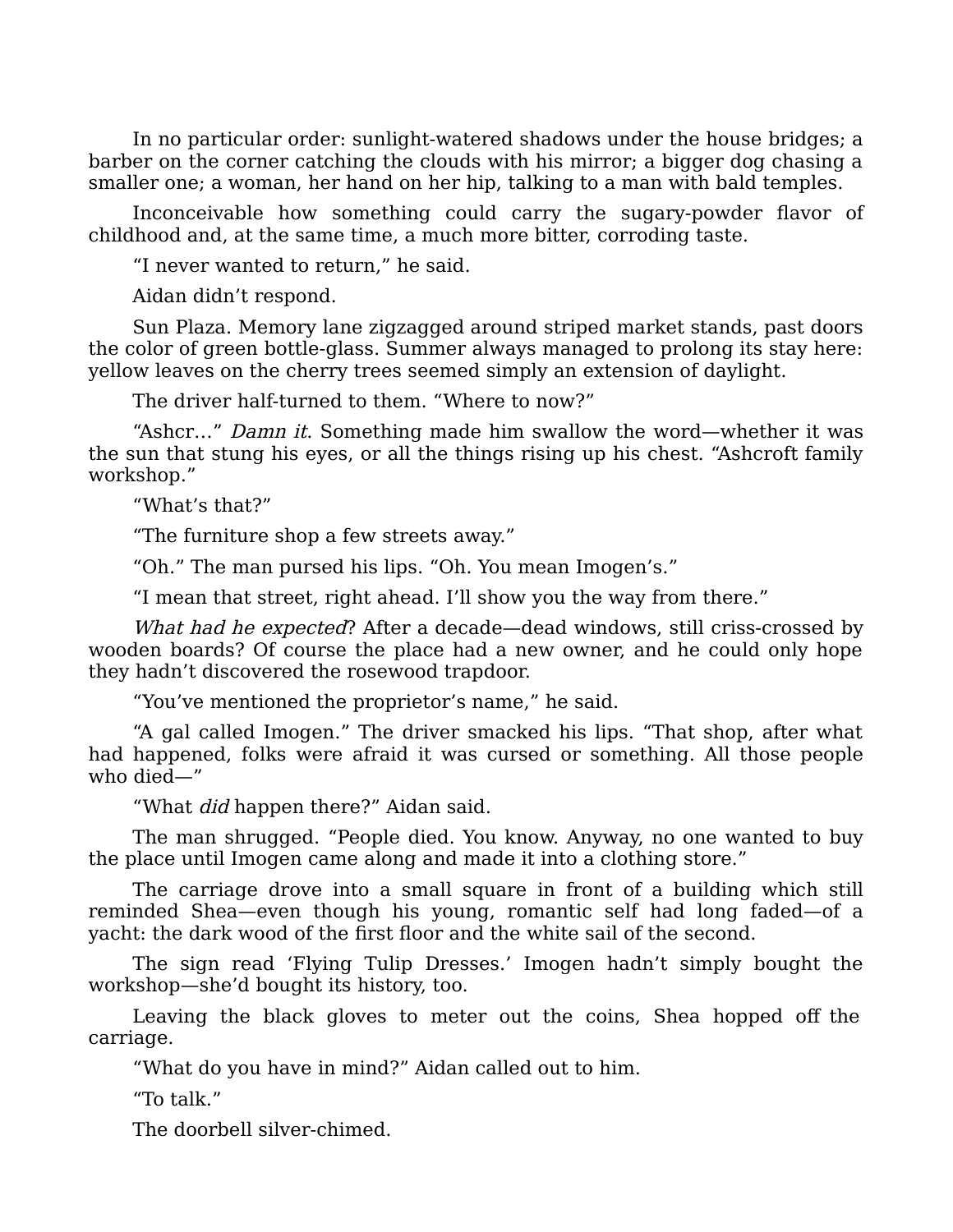The main hall wasn't the way he remembered it: no more wheels under the ceiling—or ropes—no scent of resin and finished wood. No laughter; no clinking, somewhere in the corner, of beer mugs. People in white stood at equal distances from one another, each hunched over their own small table. Neat, clean, an invisible checkerboard.

A tall woman sailed up to him. "May I help you?"

"Good afternoon." Shea looked around, remembering. "I…"

"Are you here to order a dress?"

"No… Maybe. I would be interested in a guided tour."

"We don't offer tours, I'm afraid. But if you're looking to buy a dress, I can show you our fabrics."

"Sure," he said. "Thank you." That door, across the hall. Still there. Here's hoping they hadn't tried to change the floorboards—

"This is cotton with lozenges, and here's some striped linen. It's particularly beautiful with…"

There was zero chance they would get to the trapdoor with all those people around.

"When do you close?" Shea asked.

"…purple velvet. I beg your pardon?"

"When do you close the workshop?"

"At six. But it's still plenty of time to take your measurements if—"

"Listen, I've some money with me. I know it sounds very strange, but I assure you, there's no malicious intent involved."

"I don't understand."

"You just need to let me in after your close. I'll pay you whatever you ask."

"Let you in?"

Shea lowered his voice. "I won't take anything from the workshop. I'm not trying to rob you. I only require ten minutes … I'll pay you, okay? I promise I won't get you into trouble."

She nodded slowly, staring at him. "Please give me a second."

A guy at one of the tables cursed loudly and puffed at his fingers—for a moment, that distracted Shea, and then the woman wasn't there anymore. When he caught sight of her again, she stood at the other side of the hall next to a bulky fellow with hands that, from the looks of them, could bend small trees.

Shea saw her say something and point at him.

Fuck.

The bell chimed again as he tumbled out into the street.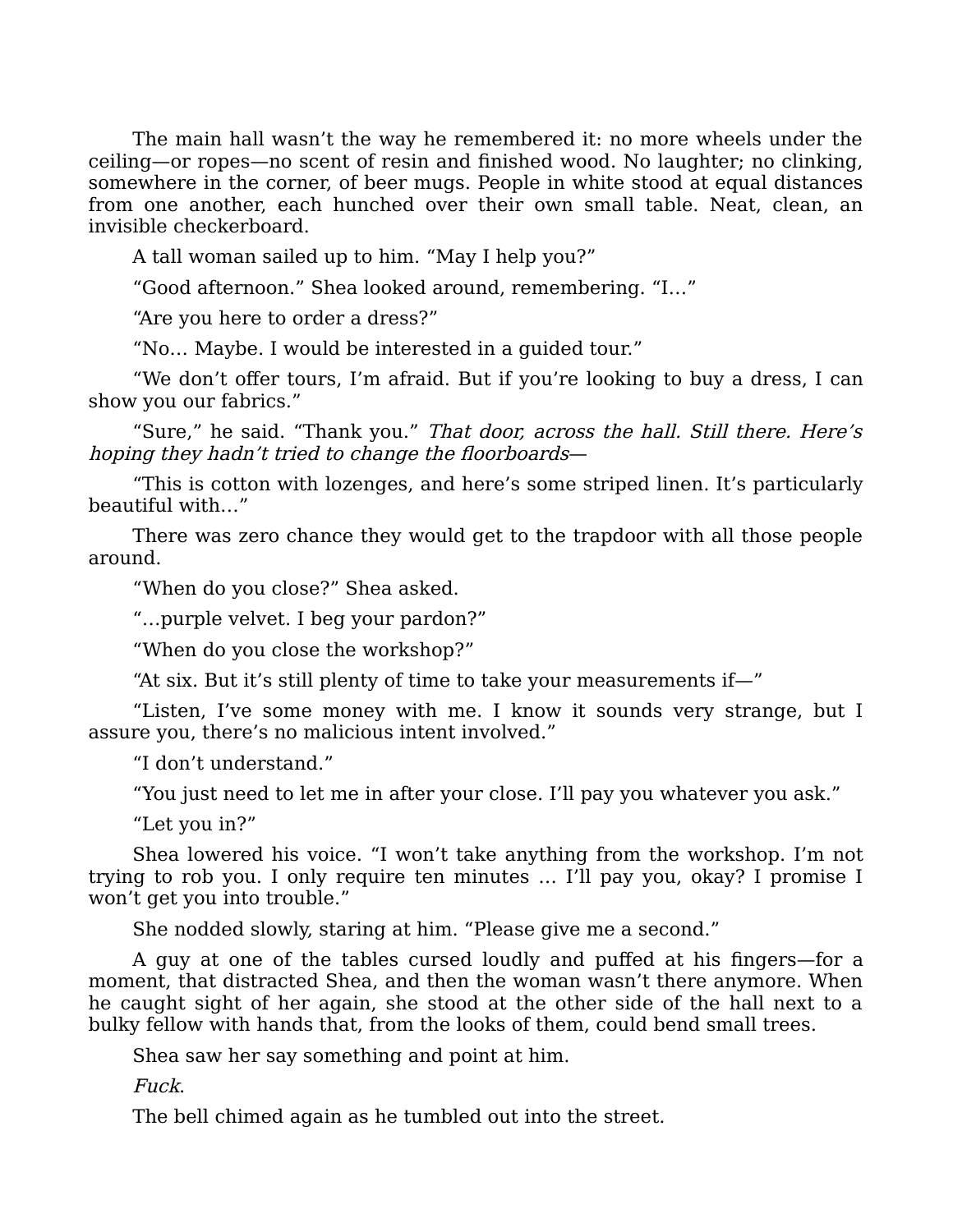"Find out anything?" Aidan said.

"Found out we need to scramble, fast."

Rushing toward a back alley, déjà vu gripped him that he first couldn't place; then he remembered—catch it, Danny, catch it. The sudden influx of memory was so painful that he doubled over, palms on his knees.

Aidan interpreted this in his own way. "You should exercise more, my friend."

From the shadows, they watched the 'bouncer' step out through the front door, scan the street, disappear back into the shop.

Catch it, Danny.

"Let's forget the entire thing," Shea said. "Do you hear me, Aidan? Let's forget it and return to Owenbeg."

Aidan slowly turned his head and chuckled in disbelief. "What the hell is wrong with you?"

"Coming here was a mistake."

"Do you realize—damn it, I'm repeating myself—do you realize what's at stake? This is our future, combined. And the country's future—"

"No, this is your *belief.*" Shea pressed his back against the wall and slid down into a crouch. "Or Daelyn's belief. Against someone else's. You believe Duma would instigate a world war. The queen believes her legacy is a two thousand foot monstrosity. Drakiri believe that same monstrosity will bring about the apocalypse. One belief against the other."

"Except some beliefs have foundation in reality and some are pure superstition. What's the deal with the Drakiri, you said?"

"They're convinced…" Shea sighed. "They're convinced that once the tower is finished, another will materialize. They even have a name for it—the Mimic Tower. It's supposed to be a portal to hell."

"Surely you realize how crazy this sounds."

"Crazy, Aidan?" Shea glanced at him. "Same crazy as in 'devices we don't understand that can fly'?"

"That's different. That's technology, as opposed to superstition."

It was Shea's turn to chuckle.

"Look," Aidan said, "you have some weaknesses that would make it difficult for you to run the court, should all of this…" He raised his hands, palms up. "Should our plans work. You need to get rid of those weaknesses. Focus on the goal at hand."

Take the next step in the golden dance.